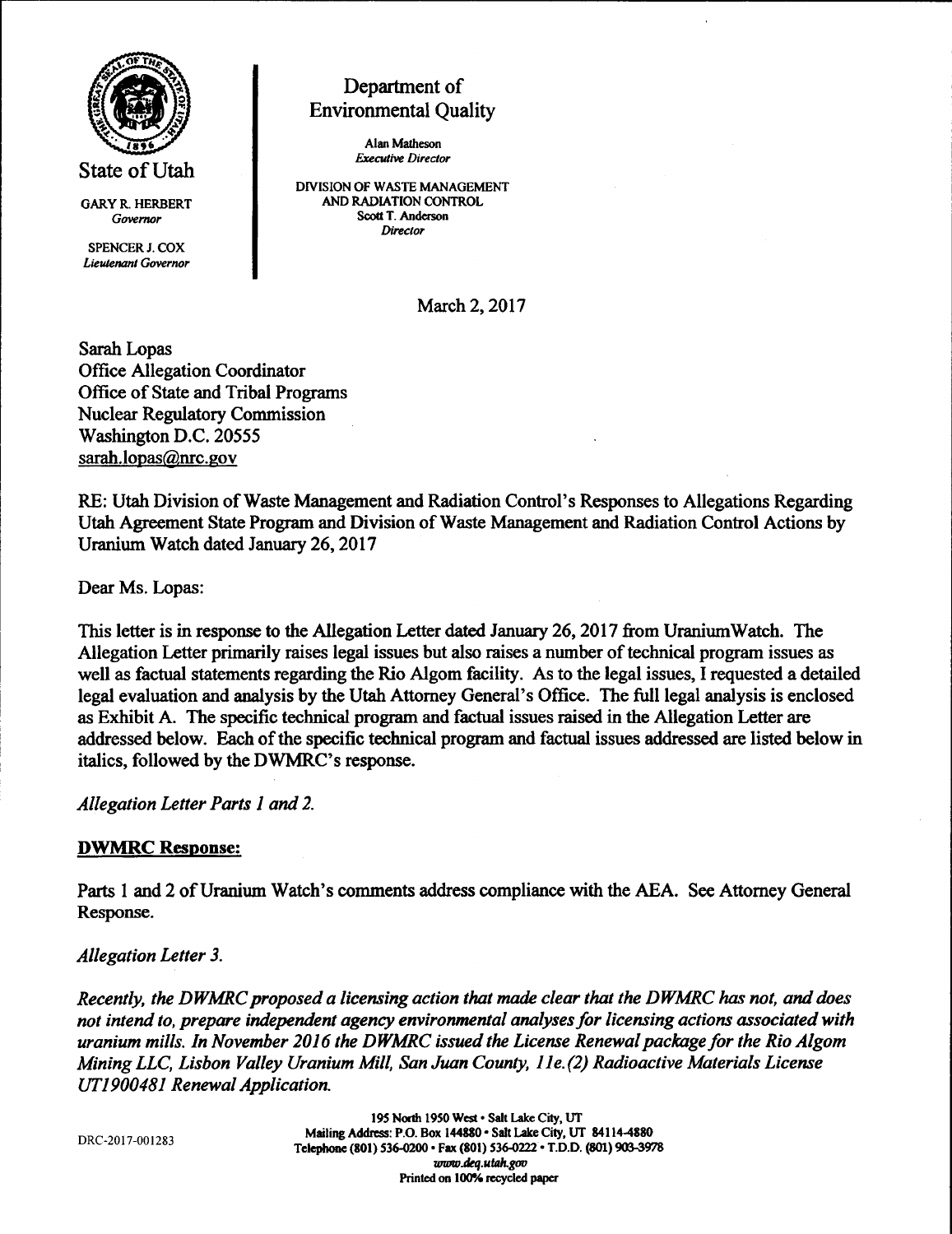### Allegation Letter 3,1.

The License Renewal package included a Technical Review and Environmental Assessment Report (TREA), dated November 2016.4 The TREA was, apparently, an attempt by the DWMRC to fulfill certain statutory and regulatory requirements associated with licenses for 11e.(2) byproduct material impoundments and operations that fall under Title II of UMTRCA. The TREA describes the format:

A description of the format of the TREA is as follows:

REVIEW TOPIC:

A brief description of what information was provided by the Licensee and a justification from the DWMRC staff of why the information provided by the Licensee is complete.

APPLICABLE RULE(S) OR REGULATION(S):

The DWMRC will list the State of Utah Administrative Code Rules (UAC) and the Federal Regulations that apply to the section topic.

REFERENCES:

The DWMRC Staff will list and reference any document(s) used in the review of the section.

Section 7.0 of the TREA discusses Environmental Effects:

SECTION 7. O-ENVIRONMENTAL EFFECTS The requirements of this section are discussed in the subsections 7.1 through 7.7 below.

APPLICABLE RULE(S) OR REGULATION(S):  $R313-24-3(1)(a)$  Environmental Analysis

REFERENCES:

U.S. Nuclear Regulatory Commission NUREG 1569: Standard Review Planfor In Situ Leach Uranium Extraction License Applications, Section 7.0: Environmental Effects.

U.S. Nuclear Regulatory Commission NUREG 1748: Environmental Review Guidance for Licensing Actions Associated with NMSS Programs, Section 6.4: Environmental Impacts.

U.S. Nuclear Regulatory Commission Regulatory Guide 3.8: Preparation of Environmental Reports for Uranium Mills, Chapter 5: Erwironmental Effects of Mills and Mine Operation.

### DWMRC Response:

On March 26, 2013, the Division of Radiation Control (now the Division of Waste Management and Radiation Control) emailed Rio Algom a spreadsheet of the Topics to be addressed in the RML renewal application. This spreadsheet also indicates: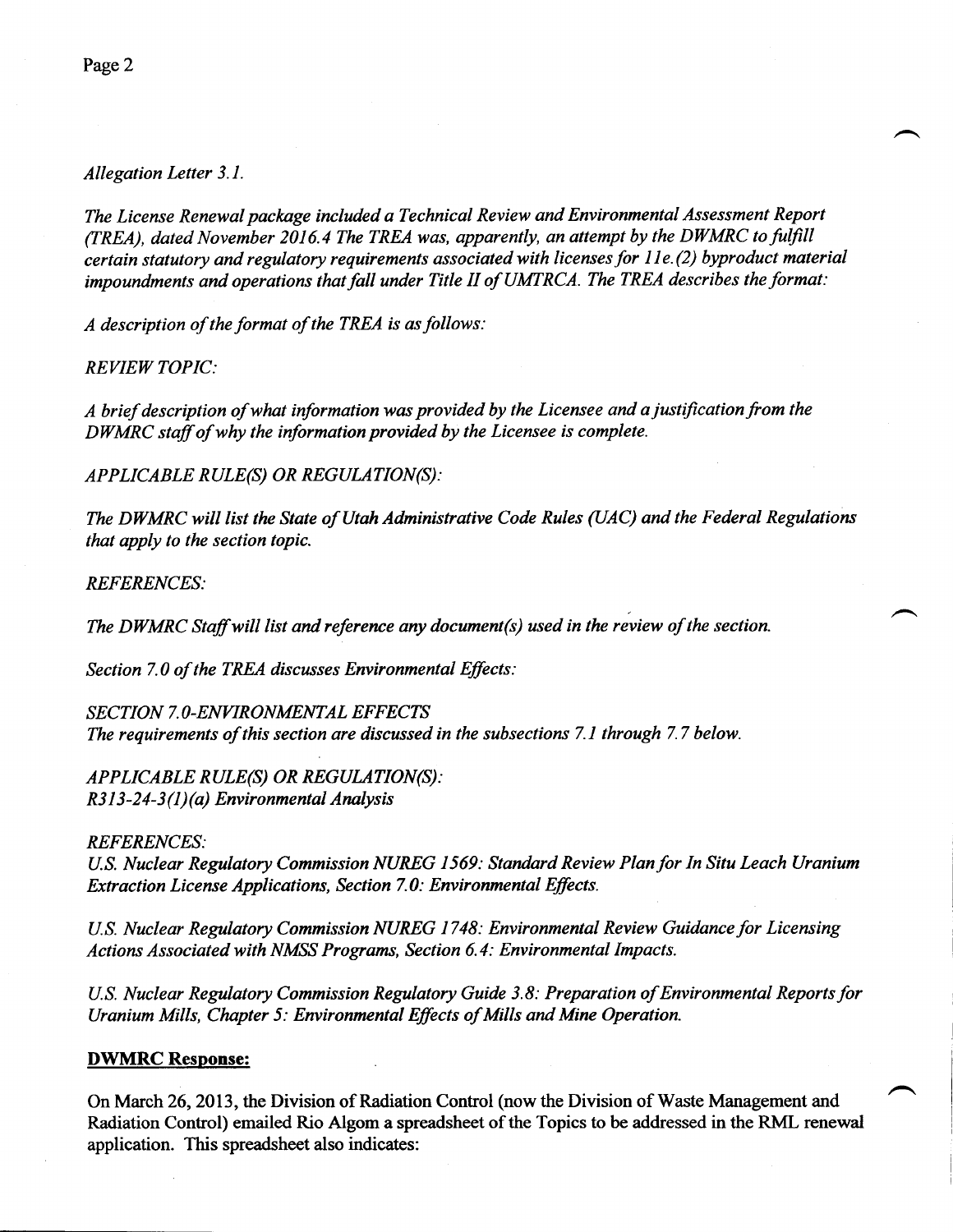- Which topics are part of the technical evaluation and which topics are part of the environmental assessment;
- Which State of Utah Rules, Federal Regulations and RML License Conditions are applicable; and
- o What reference material would be used for the review.

Staff primarily used Table I from NUREG-I569 to develop the list but also made sure that the list was applicable to other guidance documents (e.g., NRC Reg. Guides 3.5 and 3.8). The purpose of providing this information was to:

- . Make sure that the Licensee provide the necessary information for a complete application;
- To provide a format that both the Licensee and DWMRC staff would use to make the review and subsequent interrogatories (requests for information) comparable to the application and NRC guidance documentation.
- That same format was also used in the Technical Report and Environmental Assessment, again for comparison purposes.

The Commenter used Section 7.0 as an example. When comparing Section 7.0 in the TREA with Section 7.0 in NUREG 1569, they are comparable.

Allegation Letter 3.2.

The 16-page Section 7 identifies some, but not all, of the potential environmental effects of the renewed license. Each Environmental Effect section contains 1) a short quote from a Licensee document (without a citation), 2) sometimes a brief DWMRC discussion; 3) the statement that: DWMRC staff concluded that the effects of the activities currently conducted at the Mill site will be minimal and have concluded no further information is required.; 4) the Applicable Rules(s) or Regulations at R313-24-3, Environmental Analysis; and 5) a list of References.

## DWMRC Response:

When comparing Section 7.0, including subsections, in the TREA with Section 7.0, including subsections, in NUREG 1569, they are comparable.

Citations were not included because the quotes from the application came from the same section number as was used in the TREA and License application. DWMRC staff can make that clearer in the introductory narrative for futwe TREAs.

Allegation Letter 3.3.

For some reason, the DWMRC does not use, or refer to, two other NRC Standard Review Plans applicable to conventional uranium mill operations: I) Standard Review Planfor Conventional Uranium Mill and Heap Leach Facilities — Draft Report for Comment (NUREG-2126), November Uranium Mill and Heap Leach Facilities — Drajt Keport for Comment (NUKEG-2120), November<br>2014, and 2) Standard Review Plan for the Review of a Reclamation Plan for Mill Tailings Sites Under Title II of the (Iranium Mill Tailings Radiation Control Act of 1978 (NUREG-I620, Revision l), June 2003.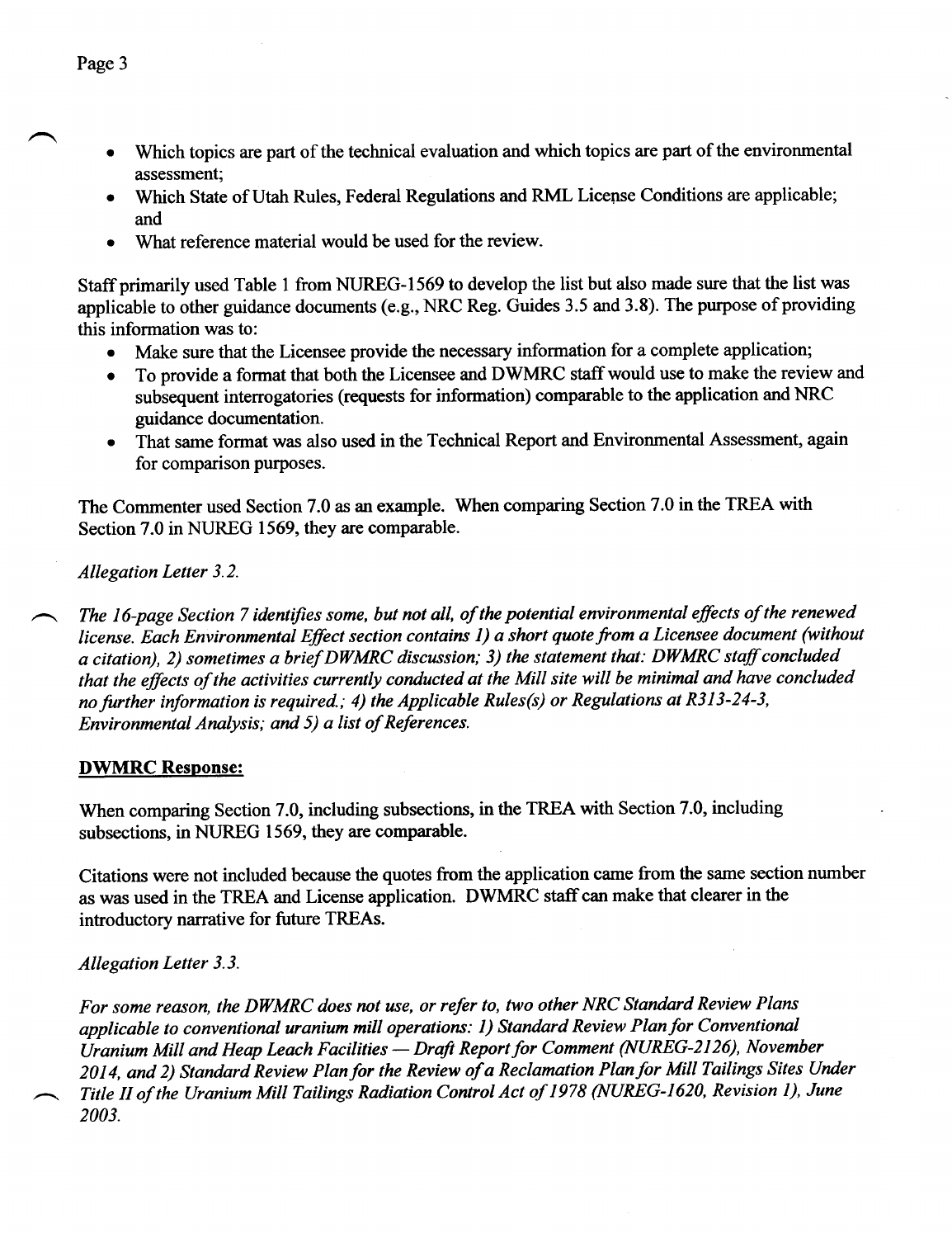#### DWMRC Response:

The DWMRC agrees it did not use the DRAFT NUREG-2126 dated November 2014 because it was not available in20l3 when the application was being developed by Rio Algom. Additionally, it is a DRAFT document and has not been adopted by the NRC as a reference document. Also, DRAFT NUREG-2126 does not have an Environmental Impact Section and using it would not address the concerns of the commenter.

NUREG 1620 Rev. l, is used by the DWMRC and in applicable sections of the TREA was referenced (for example Sections  $6.2, 6.4, 6.6.1$ , etc.). NUREG 1620 is primarily used by the DWMRC staff in reviews of construction work on tailing impoundments. For example, the review of tailings impoundment 4B at the White Mesa Uranium Mill used NUREG 1620.

Allegation Letter part 3.4.

### DWMRC Response:

See Attomey General Response.

Allegation Letter part 4.

#### DWMRC Resoonse:

See Attorney General Response.

Allegation Letter 5.

Upcoming DWMRC Licensing Actions

Allegation Letter 5.1.

The DWMRC is expected to release the White Mesa Uranium Mill License Renewal package for public comment in the near future. That package is expected to include the drafi renewed license, an environmental analysis of the License Renewal, a technical report, additional technical information, and DWMRC's responses to the first round of comments on the License Renewal, which were submitted by the public in 2011. The White Mesa Mill has been in timely renewal since 2007—a very long time.

### DWMRC Response:

The commenter is correct the White Mesa Uranium Mill has taken avery long time. However, the additional time spent is in direct response to comments received during the public comment period held by the Division of Radiation Control when the initial draft license renewal was available for public review and comment in 201l. The DRC received comments requiring a more extensive environmental analysis as part of the license renewal. Consequently, the DRC determined to perform a very comprehensive evaluation that included an extensive application of the MILDOS-AREA computer modeling program. Use of this program does require significant time to validate the various input parameters and operating conditions as well as the results. In concert with the license renewal work, the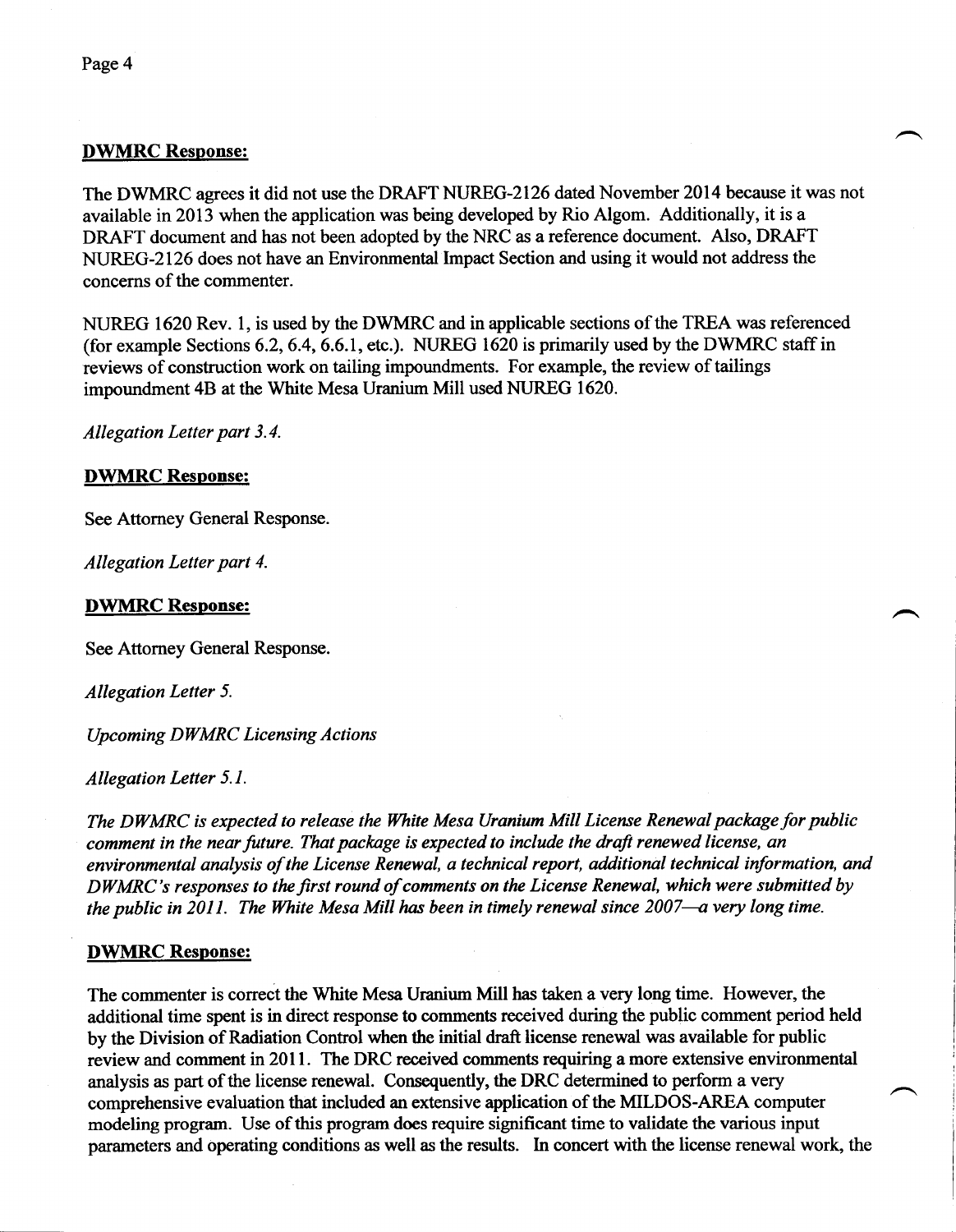agency has been working to maintain its ongoing compliance monitoring and oversight of the White Mesa Mill and other licensees.

Allegation Letter 5.2.

There is now a concern that the the DWMRC has not, andwill not, produce its own analysis of the environmental impacts of the continued operation of the White Mesa Mill, its reclamation, and longterm presence in the community, as required by the AEA. When the Division of Radiation Control (predecessor to DWMRC) issued the licensing package for public comment in 2011, the package did not contain any environmental analysis of the License Renewal, contrary to the AEA. This concern is exacerbated by the fact that many of the documents submitted to the DWMRC or DRC regarding the environmental impacts of the Mill operation are several years out of date.

## DWMRC Response:

The DWMRC disagrees with the commenter. The DWMRC did do an environmental assessment of the White Mesa Uranium Mill. It was called the Safety Evaluation Report for The Denison Mines White Mesa Mill 2007 License Renew Application, dated October 2011. The SER used the topics found in NRC Regulatory Guide 3.5 as an outline. Part of the 2007 renewal application was an Environmental Assessment Report and a MILDOS-AREA assessment that was prepared by Denison Mines. DRC staff reviewed both of those documents and found them to be satisfactory and met appropriate regulatory requirements.

Allegation Letter Part 6. Conclusion

## **DWMRC Response:**

See Attomey General Response.

We appreciate your attention to this matter. If you have any questions, please call Phillip Goble at (801) s36-4044.

Sincerely,

Scott T. Anderson, Director Division of Waste Management and Radiation Control

STA/RMJ/ka

Enclosure: Afforney General Response Letter (DRC-2017-001282)

c: Sarah Fields, Uranium Watch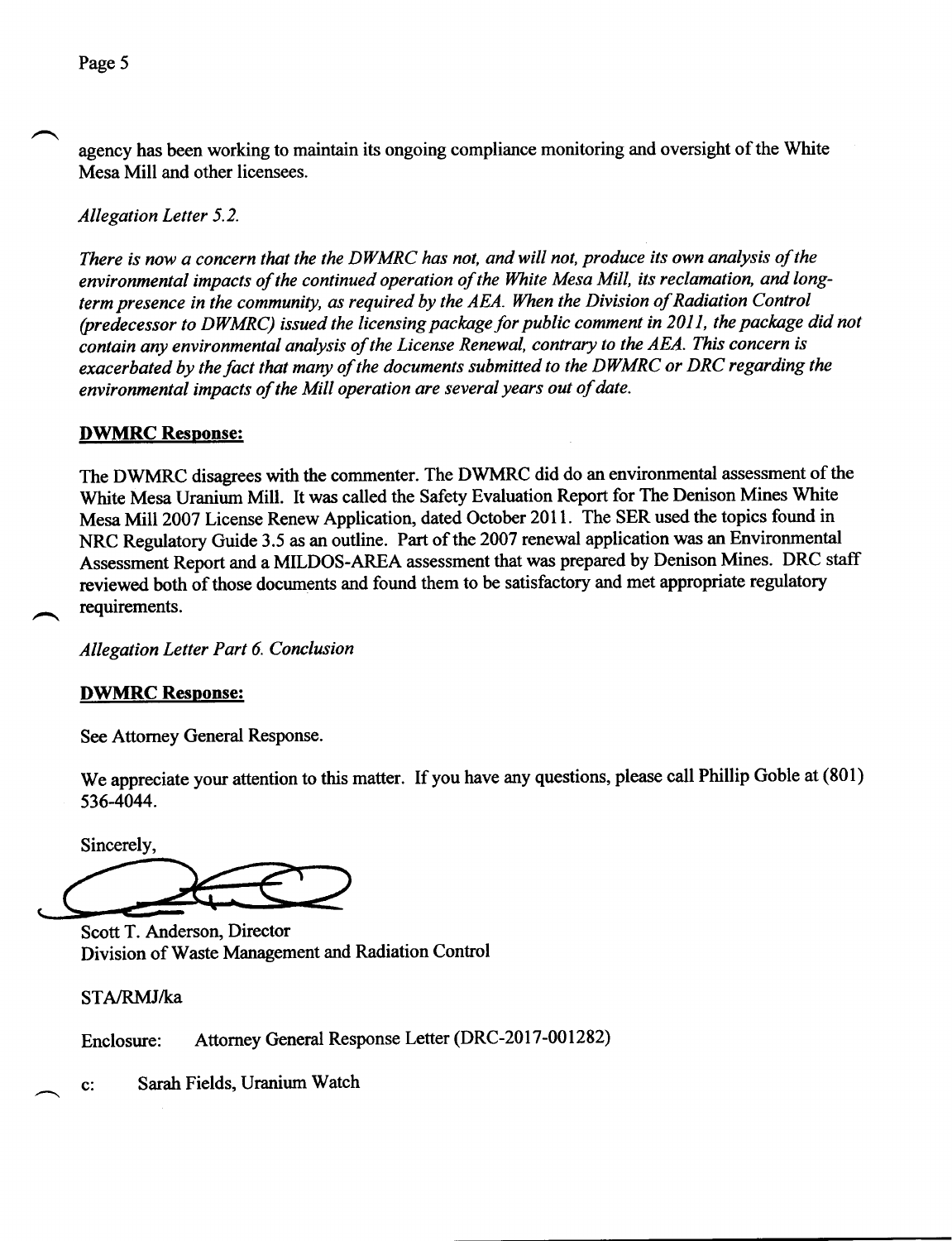# STATE OF UTAH OFFICE OFTHE ATTORNEY GENERAL



Div of Waste Management and Radiation Control

FEB 2 2 2017 TRC-2017-00128Z

## SEAN D. REYES ATTORNEY GENERAL

TYLER R. GREEN Solicitor General

MIssYW. LARSEN Chief of Staff

BRIDGET K. RoMANo Chief Civil Deputy

oAG-009-17

February 22,2017

Scott T. Anderson, Director Division of Waste Management and Radiation Control P.O. Box 144880 Salt Lake City, Utah 84114-4880

Dear Mr. Anderson:

This letter is in response to your request for an analysis of the legal issues raised in the letter dated . January 26,2017, addressed to the Nuclear Regulatory Commission ("NRC"), from Uranium Watch entitled: "Allegations Regarding Utah Agreement State Program and Division of Waste Management and Radiation Control Actions" (the "Allegation Letter"). You have asked me to focus particularly on the legal issues raised in paragraph 4.1 on page 6. I understand that you will provide this analysis letter to the NRC and that it will be public.

The Allegation Letter, Issue No. 4, relates to UAC R3l3-24-3 entitled "Environmental Analysis." Under this rule, each new license application, renewal, or major amendment "shall contain an environmental report describing the proposed action, a statement of its purposes, and the environment affected." The rule goes on to describe the specific information that the environmental report should include. The Allegation Letter raises several objections to UAC R313-24-3. Each issue is addressed in turn, below.

## **ISSUE 4.1.1**

While the Allegation Letter acknowledges that the requirements in the Utah rule "are taken almost word for word from the 42 U.S.C.  $\S$  2021(o)(3)(c)(i)-(iv)," Uranium Watch argues that the Utah rule "severely limits the scope of the licensee's environmental report." The basis for this argument is the Atomic Energy Act ("AEA") to the effect that to qualify as an Agreement State, that State's law "shall include" but not be limited to, the factors set forth in 42 U.S.C  $\S$  2021(o)(3). However, that statutory provision does not include the expansive language, but not limited to. Rather, the statutory language states that the Agreement State's law "shall require . . . a written analysis . . ., which analysis shall include-[items (I through (iv)]." The Utah rule does include items (i) through (iv), almost verbatim. Therefore, the Utah rule is entirely a consistent with the federal requirement. In addition, this specific issue is without merit for the following reasons.

SPENCER E. AUSTIN **Chief Criminal Deputy** 

PARKER DoUGLAS Chief Federal Deputy & General Counsel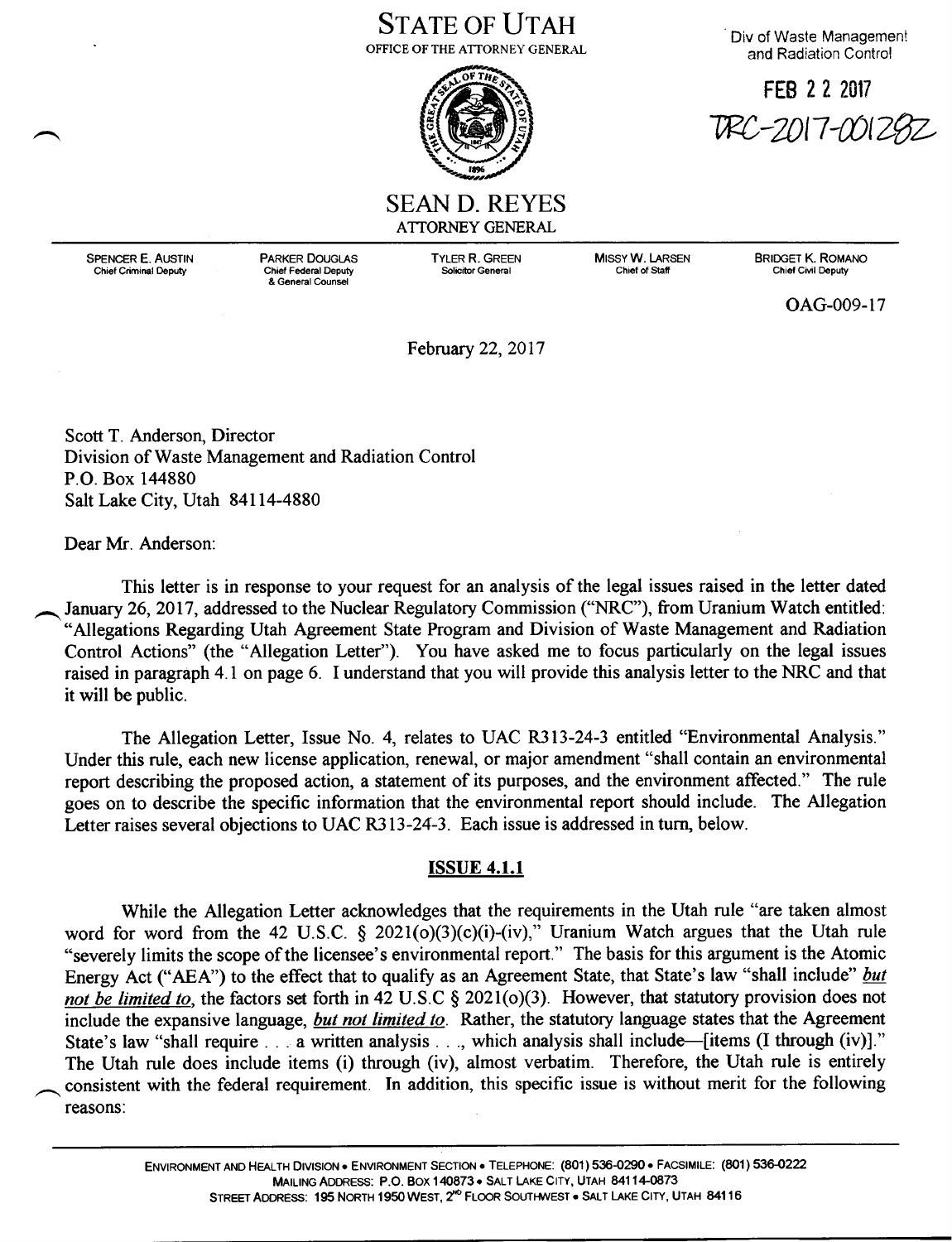- The Allegation Letter provides no reference to additional categories of information that may be useful or necessary to an analysis, beyond the specific requirements of R313-24-3(1)(a)-(d);
- The requirements in the Utah rule are substantially identical to the requirements of 42 USC  $\S$  $2021(o)(3)(C)(i)-(iv)$ , which is all that would be required of a person licensed directly by the NRC.
- As to any specific license or renewal, Uranium Watch has the legal right, pursuant to UCA  $\S$ 19-1-301.5, to raise any issues that Uranium Watch believes that the Division of Waste Management and Radiation Control ("DWMRC") failed to consider, whereupon the DWMRC will review and, if necessary, require additional information; and,
- The DWMRC has authority to request additional information if reasonably necessary to complete applicable environmental analysis.

#### **ISSUE 4.1.2**

The Allegation Letter takes issue with the nature and scope of the Director's "written analysis" of the environmental report. Uranium Watch contends that the "written analysis" set forth in UAC R313-24-3(3) is "not the written analysis" required by 42 USC  $\S 2021(0)(3)(C)$ , specifically citing 1978 House Reports I and II. I understand this comment to mean that the Director's "written analysis" required under Utah law is less rigorous than required by federal law because it is a review of the licensee's submission rather than an independent analysis conducted by the State similar to that required by the National Environmental Policy<sup>-</sup> Act ("NEPA")-an act that applies to federal actions, not state actions. This allegation relies entirely on a version of the federal bill'that was rejected and that did not pass. The House Reports cited in the Allegation Letter are discussing a rejected version of the federal statute. Here is a comparison of the current opening paragraph of 42 USC \$ 2021(o) with the version that was reviewed in House Report 95-1480, as reported at p. 55 of House Report 95-1480 Part II, a version where a NEPA-like review was being considered.

42 USC § 2021(o)(3) procedures which  $-$ 

 $(C)$ : require-the preparation for each license of a written analysis consistent with the policy and provisions of the National Environmental Policy Act of 1969 of the impact of the operations under such license on the environment, which has a significant impact on the human environment a written analysis (which shall be available-to the public before the commencement of any such proceedings; and

It is clear, then, that in the end, Congress expressly declined to require that an Agreement State prepare a written analysis to be "consistent with" NEPA requirements. The statute, therefore, sets forth its own criteria for the environmental report rather than relying on the NEPA. Moreover, there is also no language in the AEA or any other authority that requires an Agreement State to perform completely independent environmental analysis. It is acceptable for an Agreement State to review and analyze environmental analysis submitted by a licensee. Thus, the existing Utah rules are fully consistent with federal requirements.